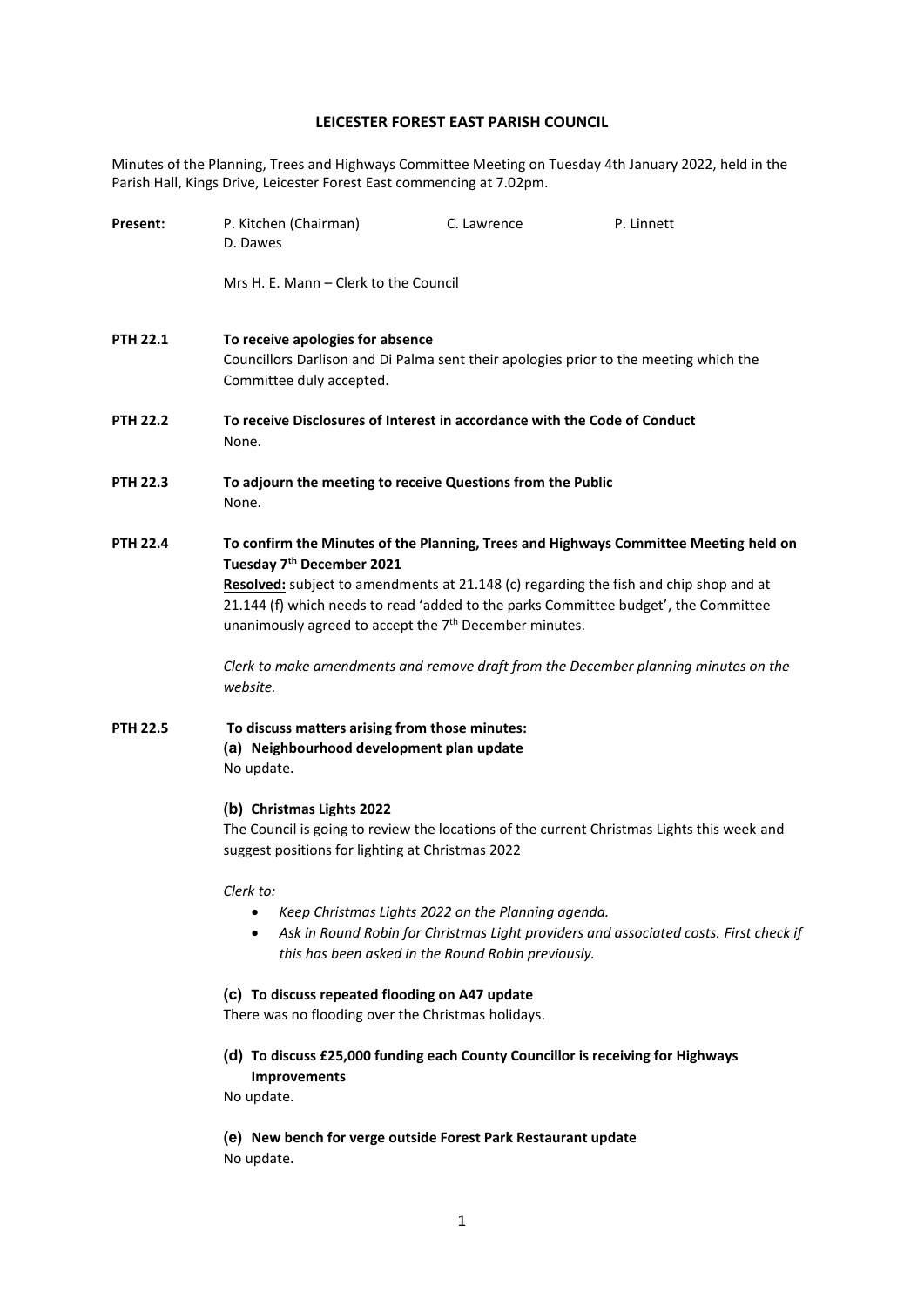**(f) To discuss possible projects for next year's budget** Nothing.

## **(g) To discuss email received 07.12.2021 from Highways Priorities team regarding accident on Warren Lane**

The email was read aloud and discussed.

*Clerk to respond to LCC Highways priority email dated 07.12.2021 that: The school bus/buses currently drop students off between the Doctors surgery and Somerfield Way; the Parish Council suggest the buses should stop nearer to Magnolia Close (Clerk to include a street map to show these locations). The buses are to Charnwood High School and Bosworth Academy. A pedestrian crossing would be welcomed, also near to Magnolia Close, but not too near to the bus stop. The Parish Council would recommend that a LCC Highways officer visit the site at a time when the buses are picking up/dropping off students so they can view the issues for themselves.*

## **(h) To consider approaching Tesco to ask if they would be willing to host a new noticeboard update.**

No update.

*Clerk to contact Forest Park restaurant and see if the Parish Council can add a noticeboard outside the restaurant. Also to check and see what the situation was with Forest park and BDC in relation to this issue when it was last considered by the Committee.*

| <b>PTH 22.6</b> | <b>To discuss Planning Applications:</b><br>(a) 21/1448/HHPD - 17a Holmfield Avenue - single storey rear extension which would<br>extend beyond the rear wall of the original dwellinghouse by 8m, max height 2.67m<br>No comment.                                                       |  |  |
|-----------------|------------------------------------------------------------------------------------------------------------------------------------------------------------------------------------------------------------------------------------------------------------------------------------------|--|--|
|                 | (b) 21/1426/HH - 96 Forest House Lane - single storey front extension<br>No Comment.                                                                                                                                                                                                     |  |  |
| <b>PTH 22.7</b> | <b>To discuss Planning Decisions made:</b><br>(a) 21/1080/HH - 2 Kings Walk - outbuilding rear garden - GRANTED<br>Noted.                                                                                                                                                                |  |  |
|                 | (b) 21/0359/HH - 24 Bosworth Way - erection of 1.8m high fence to north side of garden<br>- REFUSED<br>Noted.                                                                                                                                                                            |  |  |
|                 | (c) 21/1109/HH - 3 Plough Close - single storey rear and side extension - GRANTED<br>Noted.                                                                                                                                                                                              |  |  |
| <b>PTH 22.8</b> | To discuss Planning Applications/Decisions/Enforcement cases received after agenda was<br>prepared:<br>(a) 21/1127/FUL - 150c Hinckley Road, Erection of three storey building containing 5                                                                                              |  |  |
|                 | residential flats, cycle store, bin storage area and car parking to include demolition of<br>existing workshop/store                                                                                                                                                                     |  |  |
|                 | Clerk to respond to BDC stating that the car parking available is not sufficient, a properly<br>marked out car park is needed, a three-storey building will not fit with the aesthetics of<br>Leicester Forest East in that area and will overlook residents' gardens, a public footpath |  |  |

*runs through that piece of land, the path needs making good and properly marking out.*